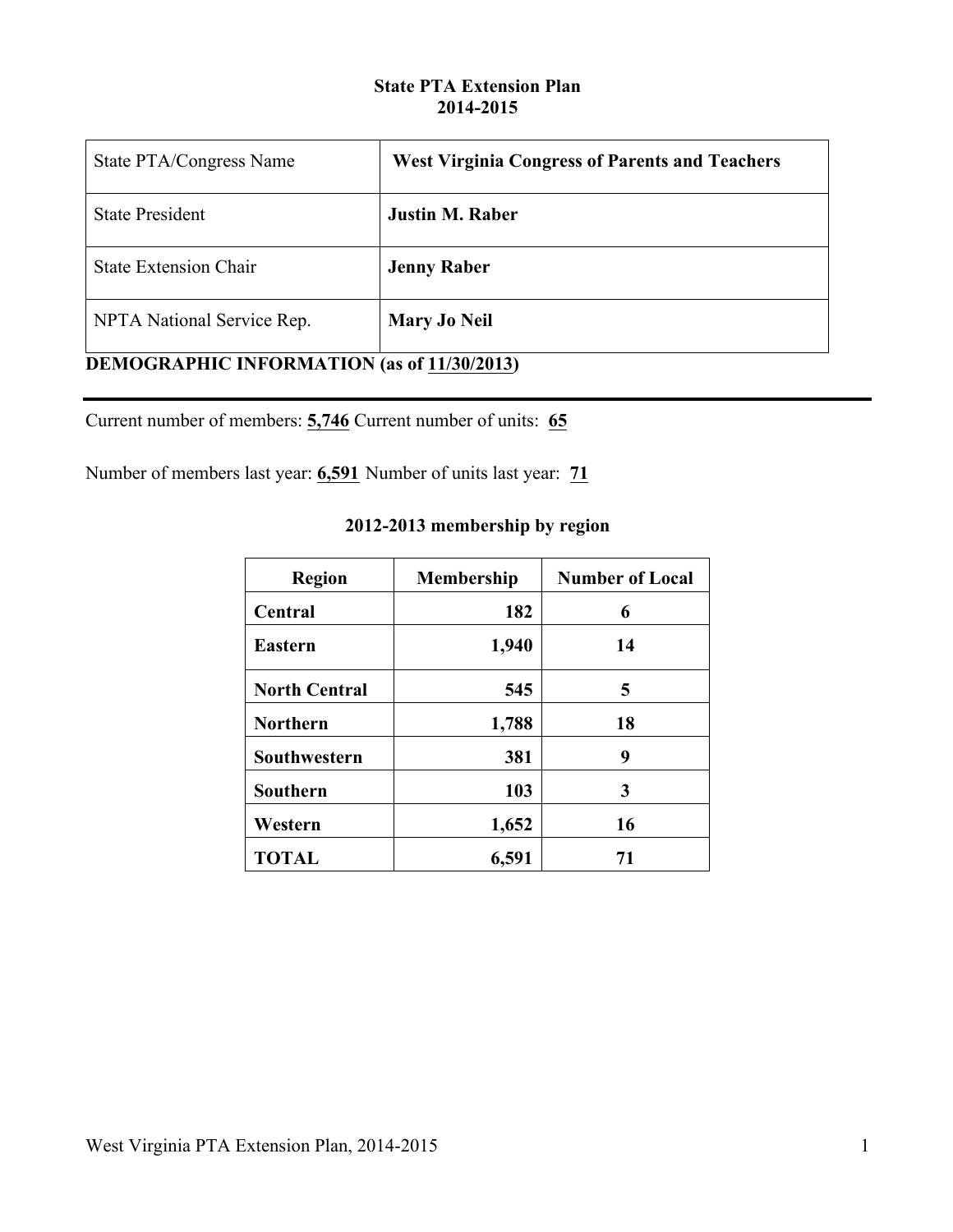**Narrative Summary**

**West Virginia adopted its first-ever strategic plan in 2012, and guides the 2014 Extension Plan.** 

**The state of West Virginia has 55 counties, which are also the designated school districts. West Virginia PTA has the state divided into seven (7) regions for representation of the Board of Managers, and for delivery of services. Each region has at least one established PTA, but all regions have more than one county where PTA still has opportunities to become present. As to Membership, we are identifying the areas we need to gain a PTA presence. There is room for growth in the number of members. As a result, West Virginia PTA will be targeting at least one county per region to gain a presence. Through leadership development and direct and regular contact with the local units, we aim at retaining and increasing members, and identifying new leaders that will participate in committees of the association, and eventually assume responsibilities within the Board of Managers to fill vacancies in the positions of Regional Directors and other positions. Also, within the area of membership, we are looking at increasing our diversity by promoting male involvement initiatives, increasing the number of younger leaders participating in committees and filling vacant Board of Manager positions, and increasing the geographical representation.**

**West Virginia PTA is working to establish the first-ever Family Engagement in Education legislation during 2014. Currently, West Virginia lacks legislation regarding family engagement. A proposed bill has been drafted that sets out four goals: (1) to define parent and family engagement; (2) to develop a parent's guide to education with various requirements; (3) to require county boards of education to develop policies and practices to encourage family engagement; and (4) to establish the West Virginia Family Engagement Schools of Merit program, which is developed using the National PTA National Standards for Family School Partnerships.** 

**Assessment/reporting tools will be set in place to measure progress. The Extension and Membership committees will conduct quarterly meetings via conference calls with our National Service Representative to monitor implementation of the plan and to make any necessary adjustments. In addition, the committee will report during the Board of Manager meetings to ensure that the Board as a whole is engaged in the extension plan.** 

*Note:* **The 2014-2015 West Virginia PTA Extension Plan is designed to cover the period of January 2014 through June 2015 to align the plan with the current term of office. The current plan will be reviewed and updated in July 2014 for the 2014-2015 fiscal year.** 

## **2014-2015 Goals and Objectives**

Our state has established the following membership goal for the upcoming year:

- Our state PTA will strive to have: **8,000 members** and **85 units** by **3/15/2015**.
- This represents a **21**% increase in members and a **12.8**% increase in units.

## **Prioritized List of 2014-2015 Goals and Objectives**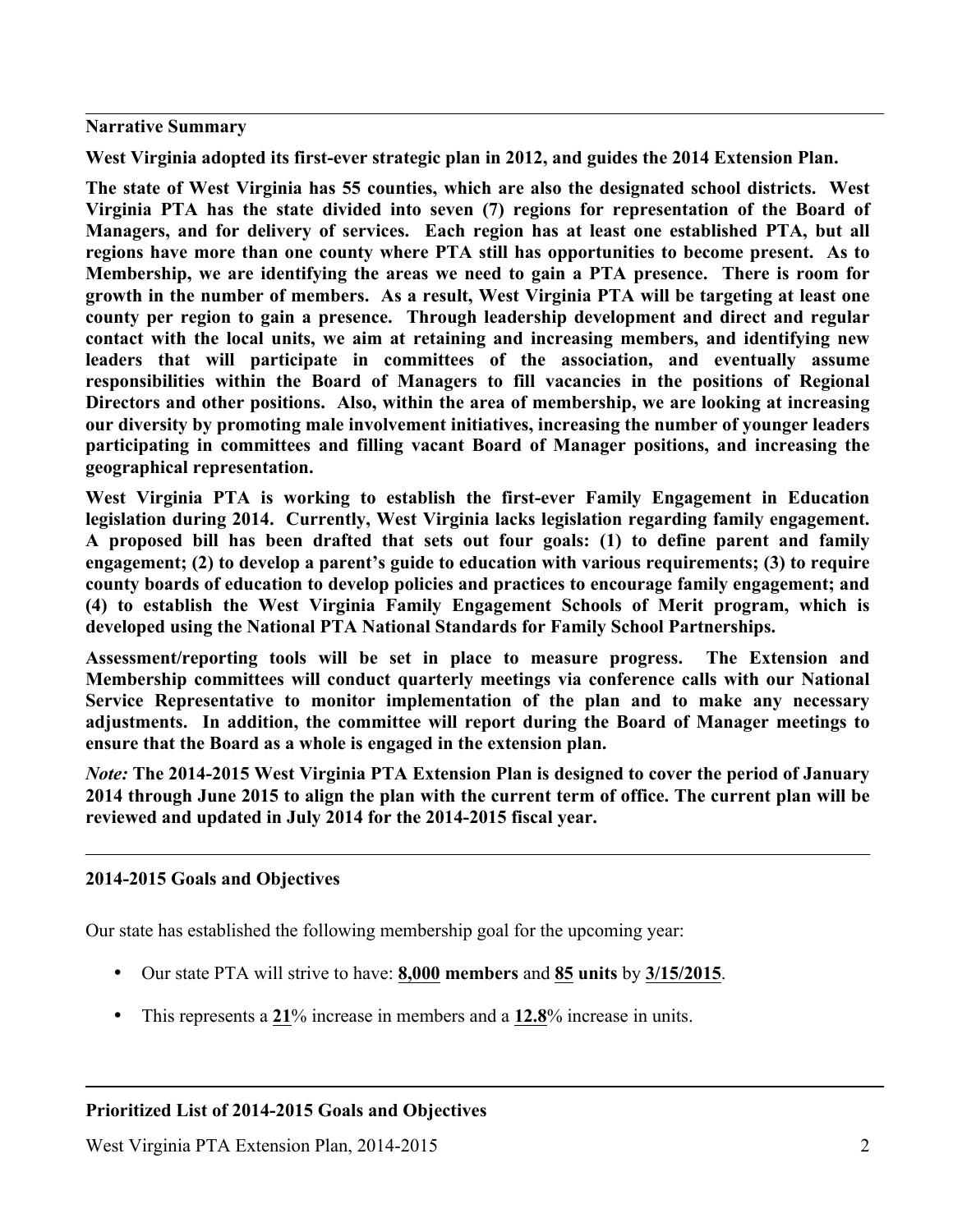| Priority #: 1<br>Priority: West Virginia PTA and local units will increase membership by making<br>membership a fundamental priority.                                                         |                                                                                                             |                                                                                   |                                                                                        |  |
|-----------------------------------------------------------------------------------------------------------------------------------------------------------------------------------------------|-------------------------------------------------------------------------------------------------------------|-----------------------------------------------------------------------------------|----------------------------------------------------------------------------------------|--|
| Objective:<br>Assess and build capacity to serve current<br>membership and address new membership and<br>local unit growth. Also identify local unit<br>members to move into board positions. |                                                                                                             | Purpose:<br>Retain and extend a diverse membership that is<br>adequately trained. |                                                                                        |  |
| <b>Action Steps:</b>                                                                                                                                                                          |                                                                                                             | Timeline:                                                                         | Responsible Person:                                                                    |  |
|                                                                                                                                                                                               | 1. Include membership in all publications,<br>communications, and trainings with local<br>units and members | 6/30/2015                                                                         | Extension/Membership<br>Committee, Field Service<br>Committee, Convention<br>Committee |  |
| 2.                                                                                                                                                                                            | Target one $(1)$ county in each region to<br>market the value of PTA                                        | 6/30/2015                                                                         | Board,<br>Extension/Membership<br>Committee                                            |  |
|                                                                                                                                                                                               | 3. Hold a PTA Town Hall Meeting to<br>educate the importance of PTA                                         | 6/30/2014                                                                         | Board                                                                                  |  |
|                                                                                                                                                                                               | 4. Invite non-PTA groups to regional<br>Trainings and annual state convention.                              | 8/15/2014                                                                         | Board, Regional Directors                                                              |  |
| 5.<br>become stronger                                                                                                                                                                         | Contact non reporting local units<br>and<br>create a system to make sure they                               | 7/1/2014                                                                          | Full board                                                                             |  |
|                                                                                                                                                                                               | 6. Effective training in each region, at<br>Convention, Board training, and develop<br>an Advocacy Day      | 6/30/2015                                                                         | President, President-Elect,<br>Field Service Committee,<br><b>Regional Directors</b>   |  |
| 7.                                                                                                                                                                                            | Continue process in place to nurture<br>future Leadership                                                   | 6/30/2015                                                                         | Board                                                                                  |  |
|                                                                                                                                                                                               | This objective, goal and action plan is approved by the following:                                          |                                                                                   |                                                                                        |  |
| State Extension Chair: Jenny Raber                                                                                                                                                            |                                                                                                             |                                                                                   | Date: 1/31/2014                                                                        |  |
| Agreement of plan by President: Justin M. Raber                                                                                                                                               |                                                                                                             |                                                                                   | Date: 1/31/2014                                                                        |  |
| Approval by Executive Committee and/or Board:                                                                                                                                                 |                                                                                                             | Date: 1/31/2014                                                                   |                                                                                        |  |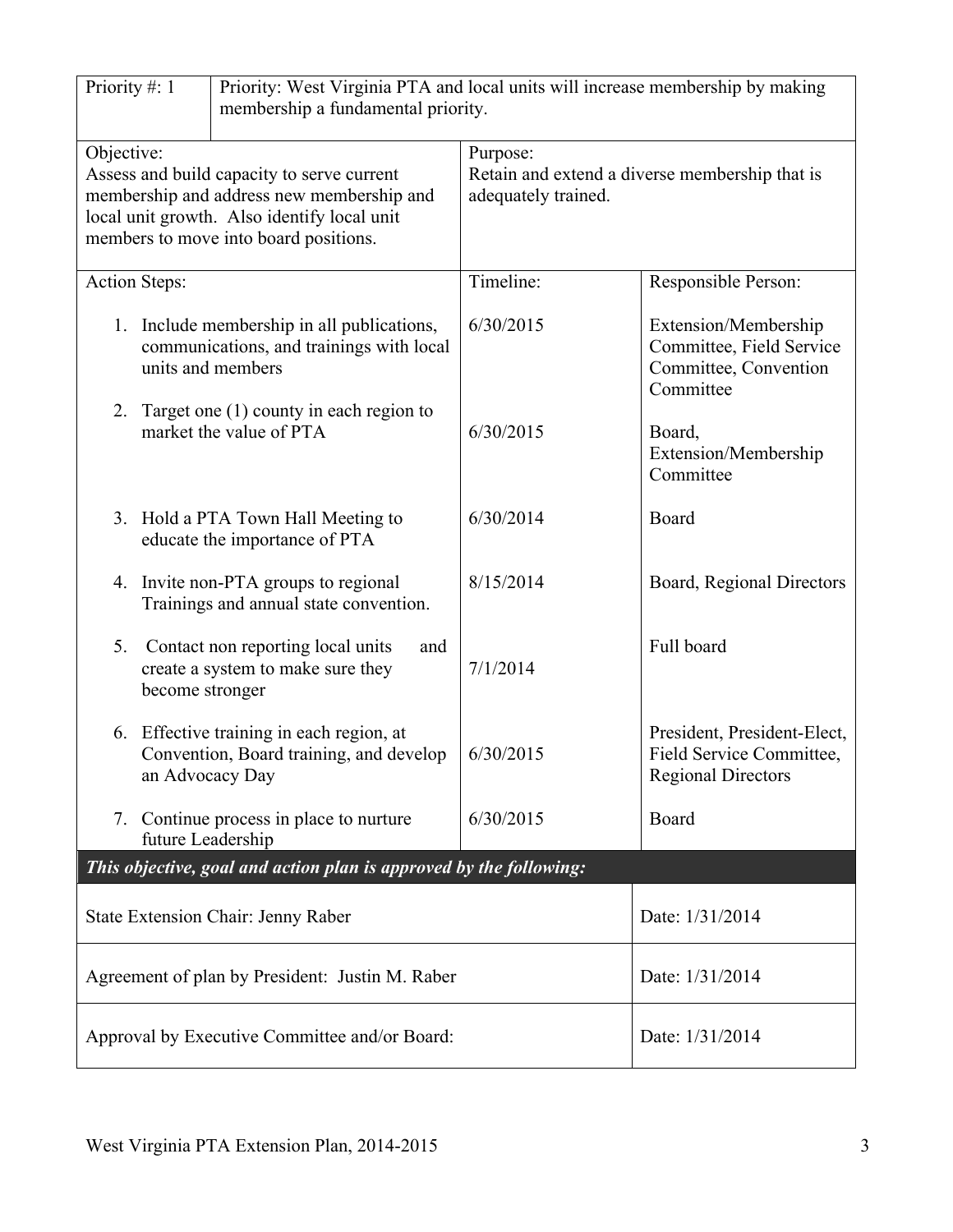| Priority: Continue to increase West Virginia PTA influence at state and federal<br>Priority #: 2<br>government levels. |                                                                                                                                      |                                                                              |                                             |
|------------------------------------------------------------------------------------------------------------------------|--------------------------------------------------------------------------------------------------------------------------------------|------------------------------------------------------------------------------|---------------------------------------------|
| Objective: To be brought to the table for<br>important child issues discussion                                         |                                                                                                                                      | Purpose: To be brought to the table for important<br>child issues discussion |                                             |
|                                                                                                                        | <b>Action Steps:</b>                                                                                                                 | Timeline:                                                                    | Responsible Person:                         |
|                                                                                                                        | 1. Advocate for the passage of the Family<br>Engagement in Education Act in the West<br>Virginia Legislature                         | 6/30/2014                                                                    | President, Board                            |
|                                                                                                                        | 2. Receive and distribute legislative<br>updates during the 2013 legislative<br>session.                                             | 5/30/2014                                                                    | Legislative Coordinator,<br>Board           |
|                                                                                                                        | 3. Increase number of members participating<br>in "PTA Takes Action" network at the<br>state and federal levels.                     | 6/30/2014                                                                    | Legislative Coordinator,<br>Board           |
|                                                                                                                        | 4. Continue identifying and establishing<br>partnerships with other child advocacy<br>groups within the state.                       | 6/30/2015                                                                    | Legislative Coordinator,<br>Board           |
|                                                                                                                        | 5. Continue to serve on various state-level<br>committees.                                                                           | 6/30/2015                                                                    | President                                   |
|                                                                                                                        | 6. Promote the value of PTA to State<br>Board of Education, County boards<br>Of education, Principals and County<br>Superintendents. | 6/30/2015                                                                    | Board,<br>Extension/Membership<br>Committee |

| This objective, goal and action plan is approved by the following: |                 |  |  |
|--------------------------------------------------------------------|-----------------|--|--|
| State Extension Chair: Jenny Raber                                 | Date: 1/31/2014 |  |  |
| Agreement of plan by President: Justin M. Raber                    | Date: 1/31/2014 |  |  |
| Approval by Executive Committee and/or Board:                      | Date: 1/31/2014 |  |  |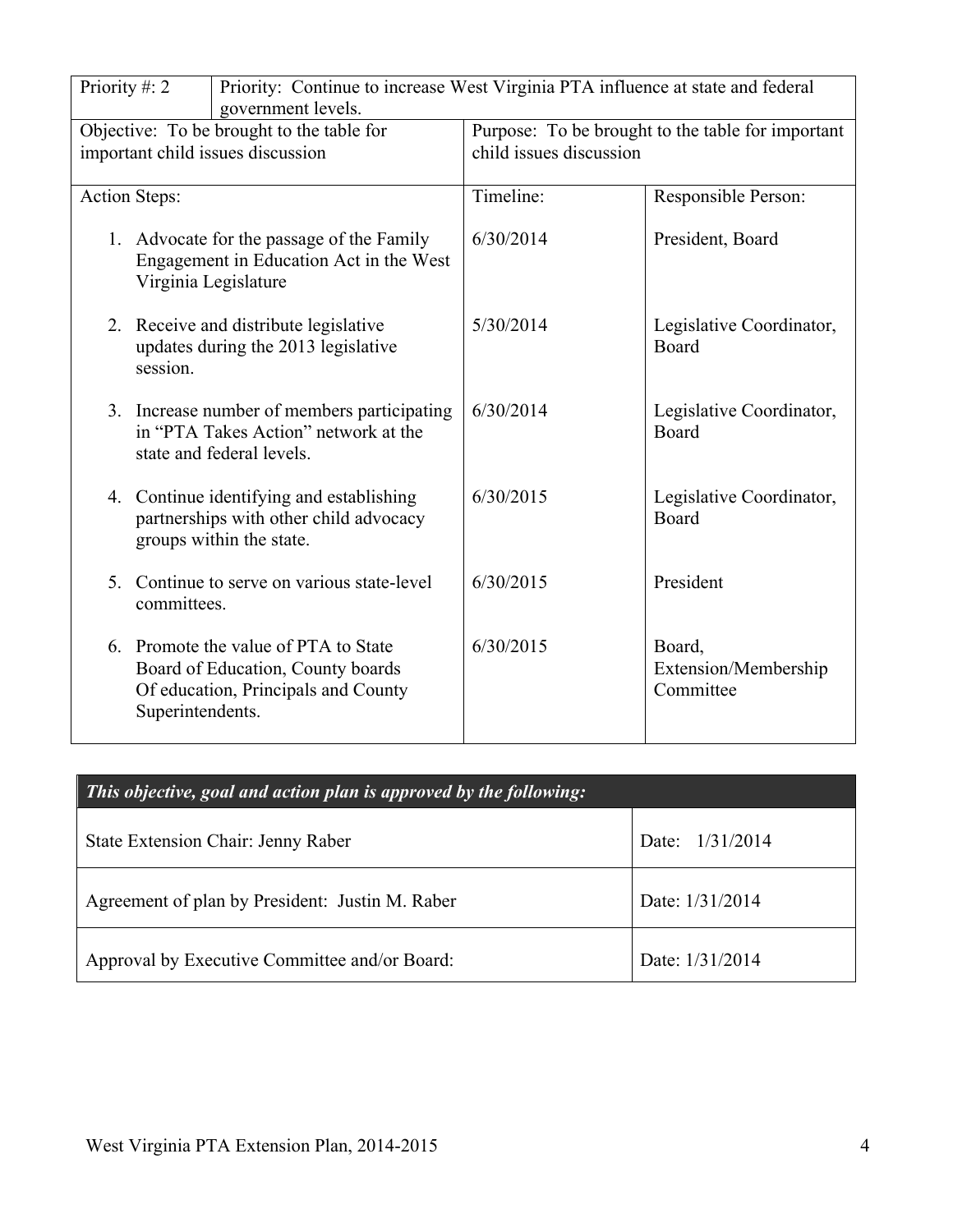| Priority #: 3                                                                                         | Priority: To continue to build and strengthen partnerships with other child<br>advocacy groups                                                             |                                                                                                                                                                      |                                                                                             |
|-------------------------------------------------------------------------------------------------------|------------------------------------------------------------------------------------------------------------------------------------------------------------|----------------------------------------------------------------------------------------------------------------------------------------------------------------------|---------------------------------------------------------------------------------------------|
| Objective: To participate in committees of other<br>groups and/or task forces to further child issues |                                                                                                                                                            | Purpose: To lead and show by example the state<br>membership and other important stakeholders that<br>West Virginia PTA is a strong ally for child<br>related issues |                                                                                             |
| <b>Action Steps:</b>                                                                                  |                                                                                                                                                            | Timeline:                                                                                                                                                            | Responsible Person:                                                                         |
| 1. Participate in other groups meetings                                                               |                                                                                                                                                            | 6/30/2015                                                                                                                                                            | Board, President,<br>Legislative Committee                                                  |
| 2. Promote National PTA programs                                                                      |                                                                                                                                                            | 6/30/2015                                                                                                                                                            | Board, Legislative<br>Committee                                                             |
|                                                                                                       | 3. Market West Virginia PTA and National<br>PTA Advocacy efforts and successes                                                                             | 6/30/2015                                                                                                                                                            | Board, Legislative<br>Committee                                                             |
|                                                                                                       | 4. Continuously update website with current<br>information to advance communication<br>with other groups and to provide support<br>services to local units | 6/30/2015                                                                                                                                                            | Legislative Committee,<br>Webmaster,<br>Communications<br>Committee, Executive<br>Committee |

| This objective, goal and action plan is approved by the following: |                 |  |  |
|--------------------------------------------------------------------|-----------------|--|--|
| State Extension Chair: Jenny Raber                                 | Date: 1/31/2014 |  |  |
| Agreement of plan by President: Justin M. Raber                    | Date: 1/31/2014 |  |  |
| Approval by Executive Committee and/or Board:                      | Date: 1/31/2014 |  |  |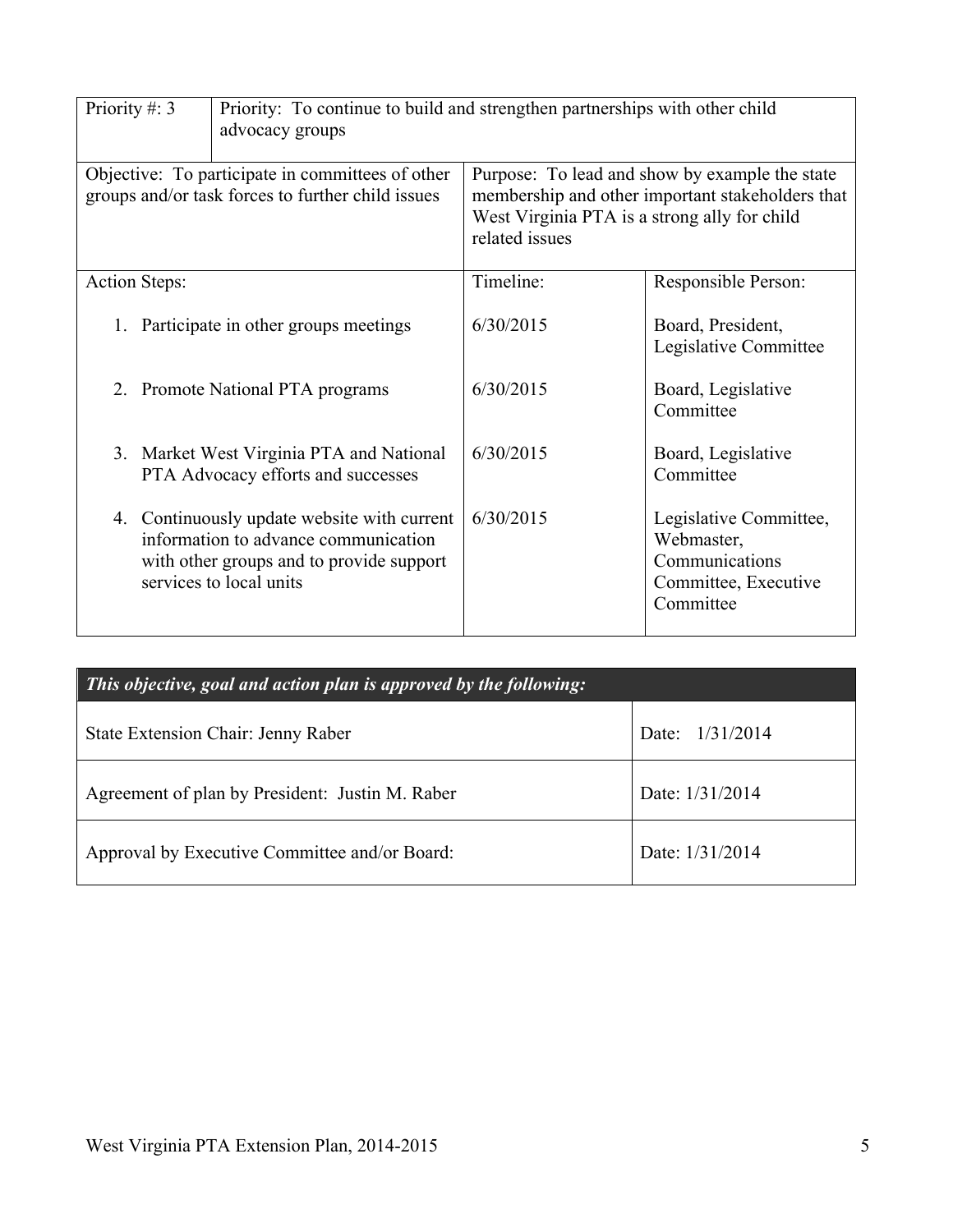| Priority #: 4                                                                             |                      | Priority: To improve and enhance service to county councils, local units, and<br>members |           |                                                                 |
|-------------------------------------------------------------------------------------------|----------------------|------------------------------------------------------------------------------------------|-----------|-----------------------------------------------------------------|
| Objective: To provide training through in<br>person and through technology based learning |                      | Purpose: To share the value of association through<br>visibility of West Virginia PTA    |           |                                                                 |
|                                                                                           | <b>Action Steps:</b> |                                                                                          | Timeline: | Responsible Person:                                             |
| 1.                                                                                        | training.            | Develop and provide ongoing leadership                                                   | 6/30/2015 | Board, Field Service<br>Committee, Regional<br><b>Directors</b> |
|                                                                                           | providing training.  | 2. Make West Virginia PTA more visible<br>by encouraging Board members in                | 6/30/2015 | Board                                                           |
|                                                                                           |                      | 3. Provide training on West Virginia PTA<br><b>Standards of Affiliation</b>              | 6/30/2015 | Board, Field Service<br>Committee                               |
|                                                                                           | Trainings            | 4. To encourage attendance at PTA events,<br>including Convention and Regional           | 4/30/2015 | Board, Field Service<br>Committee, Regional<br><b>Directors</b> |

| This objective, goal and action plan is approved by the following: |                   |  |  |
|--------------------------------------------------------------------|-------------------|--|--|
| State Extension Chair: Jenny Raber                                 | Date: $1/31/2014$ |  |  |
| Agreement of plan by President: Justin M. Raber                    | Date: 1/31/2014   |  |  |
| Approval by Executive Committee and/or Board:                      | Date: 1/31/2014   |  |  |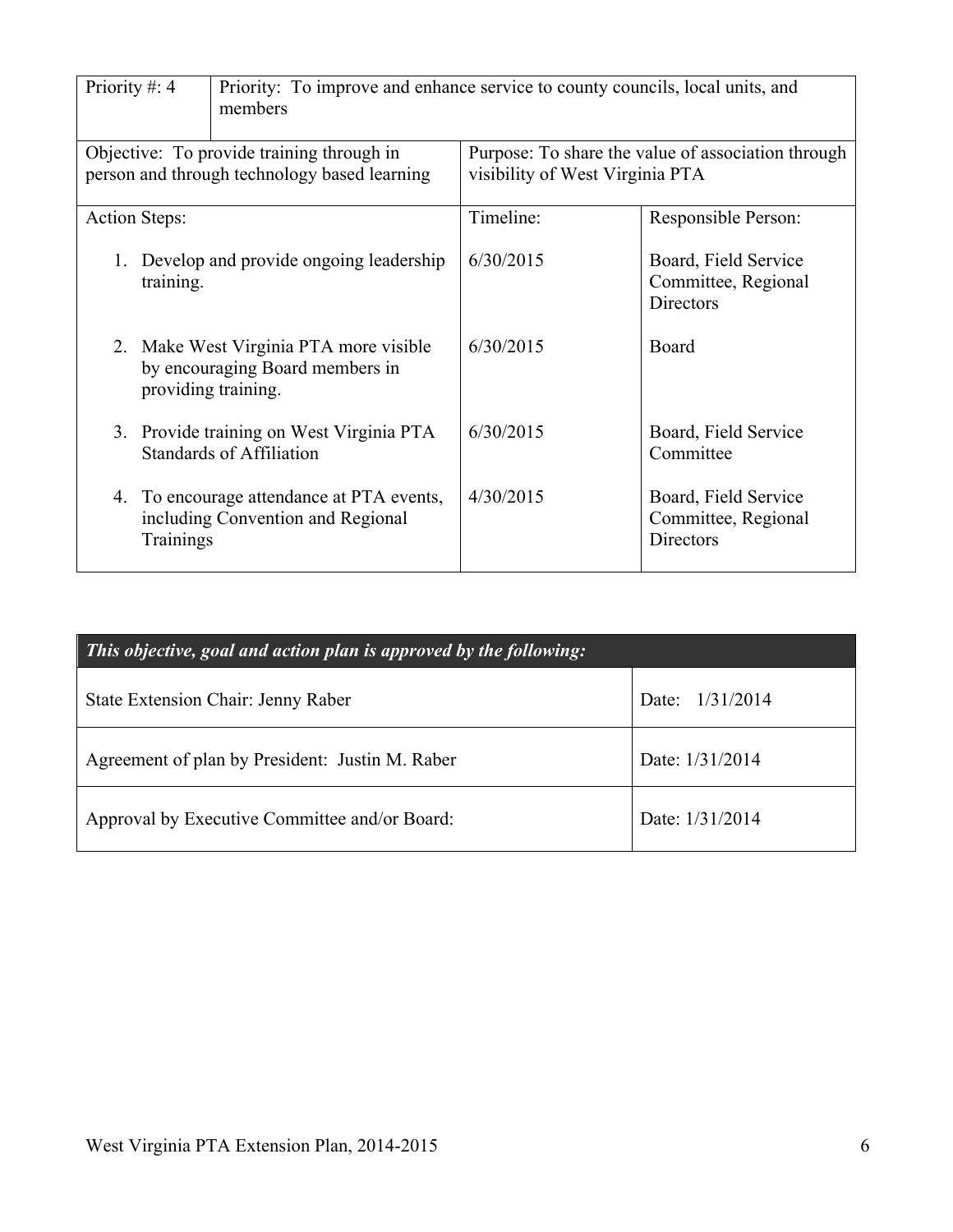| Priority #: 5                                                                                            | Priority: To improve participation in PTA-sponsored programs |                                                    |  |
|----------------------------------------------------------------------------------------------------------|--------------------------------------------------------------|----------------------------------------------------|--|
| Objective: To increase participation in PTA                                                              | Purpose: To continue to show the value of PTA                |                                                    |  |
| programs.                                                                                                | and the value of membership                                  |                                                    |  |
| <b>Action Steps:</b>                                                                                     | Timeline:                                                    | Responsible Person:                                |  |
| Increase participation in the Reflections<br>1.<br>Program                                               | 2/15/2015                                                    | <b>Reflections Committee</b>                       |  |
| 2. Promote National PTA Programs                                                                         | 6/30/2015                                                    | Programs Committee                                 |  |
| Build relationships with business<br>3.<br>community for sponsorship of programs                         | 6/30/2015                                                    | <b>Resource Development</b><br>Committee           |  |
| 4. Disseminate program information<br>through multiple mediums to promote<br>state and national programs | 6/30/2015                                                    | Communications<br>Committee, Programs<br>Committee |  |

| This objective, goal and action plan is approved by the following: |                   |  |  |
|--------------------------------------------------------------------|-------------------|--|--|
| State Extension Chair: Jenny Raber                                 | Date: $1/31/2014$ |  |  |
| Agreement of plan by President: Justin M. Raber                    | Date: 1/31/2014   |  |  |
| Approval by Executive Committee and/or Board:                      | Date: 1/31/2014   |  |  |